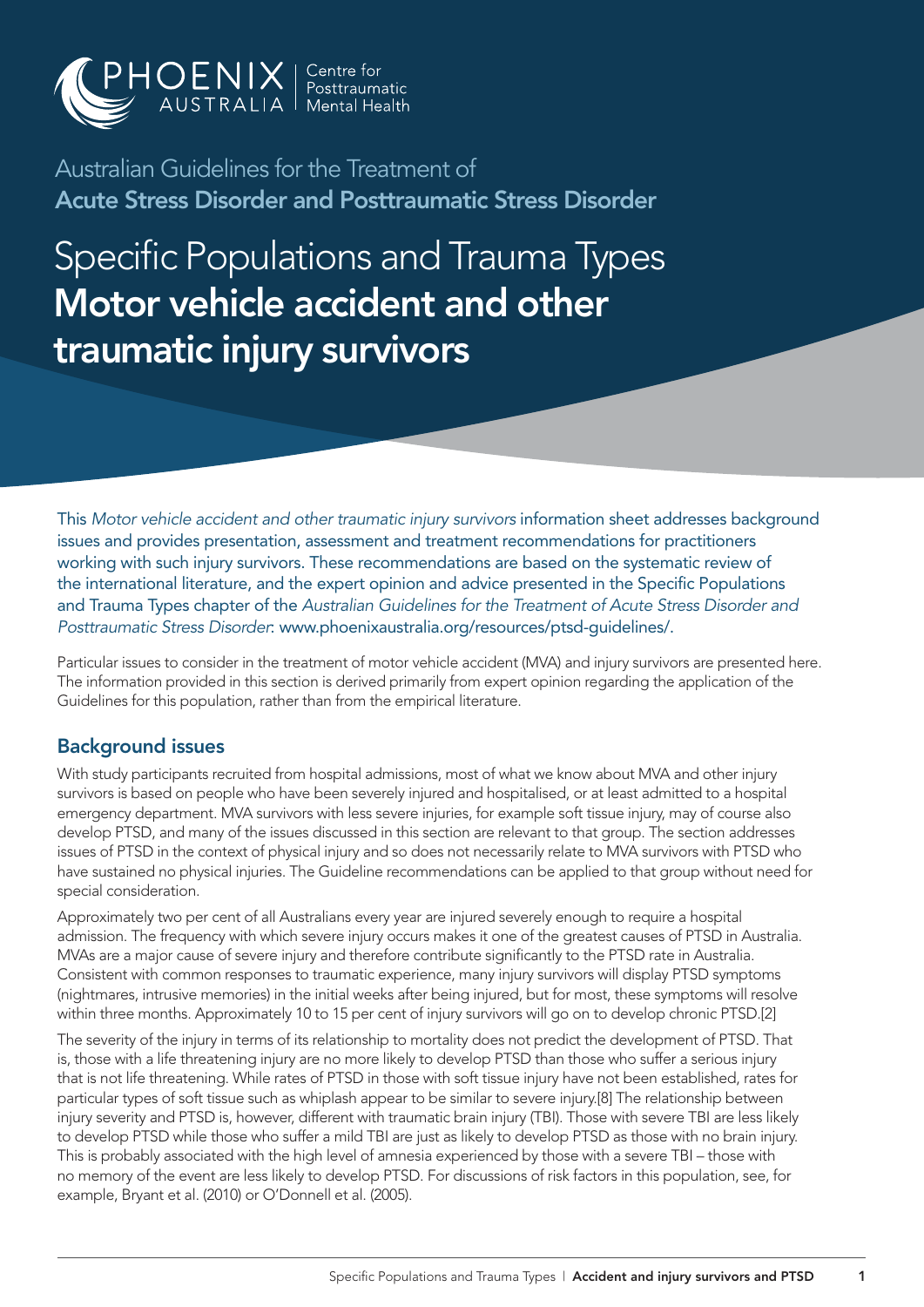# Presentation

Common presenting problems in injury survivors include distressing memories and nightmares about the accident, insomnia, irritability, elevated startle response, and concentration problems. Individuals often avoid situations that are consistent with the event in which they were injured. For example, those injured in an MVA often experience fear of driving and avoidance of traffic. In some cases individuals become avoidant of hospitals and fail to attend appointments, or do not have follow-up surgery. This may significantly impact their physical recovery. Practitioners should be aware that many injury survivors suffer mild TBI, and have no memory of some parts of the event in which they were injured. Interestingly, although these people may not be able to remember critical aspects of the event, they can still be fearful and avoidant of situations which trigger memories of the event. Depression is very commonly comorbid with PTSD in injury survivors.[7] This is especially the case with those who experience orthopaedic injuries which require long-term rehabilitation. The loss of important roles, financial difficulties and uncertainty about the future often contributes to depression. Many injury survivors also suffer chronic pain. Pain and PTSD may act to drive each other over time, with pain triggering memories of the event, and hyperarousal increasing perceptions of pain.[5] This can result in individuals avoiding situations which may cause pain to escalate such as exercise or physiotherapy.

### Assessment

There are three main issues pertaining to injury survivors with PTSD that need to be considered during assessment.

First, be aware of the timing of the assessment. Many PTSD-type reactions that occur in the initial two months will subside in the following period. Intense reactions in this period are less likely to subside without intervention and may need immediate attention. Less severe reactions, however, which are common in this period, are more likely to be transient and resolve without treatment.

Second, injury survivors are characterised by comorbid presentations that have implications for treatment planning. As discussed, depression, mild TBI, and chronic pain are the major problems that co-exist with PTSD after severe injury. It is important to ask specifically about each of these problems to determine the primary presenting problem. Often patients will focus on pain because of its highly intrusive and aversive nature, and the clinician needs to focus interview questions specifically on PTSD or depression in order to avoid missing important information. In the case of mild TBI, it should be noted that people can meet the re-experiencing criteria for PTSD if they are distressed by reminders of the injury-causing event (e.g., returning to driving) even if they cannot recall some critical aspects of the accident. Motivational issues are often a problem for patients who have experienced moderate to severe TBI and should be assessed, as these issues may have an impact on engagement in therapy.

Third, many injury survivors are involved in litigation for criminal or civil purposes. This issue can complicate treatment planning because it can confound the motivational stance of the patient, especially if legal advice is suggesting a particular view about PTSD and its treatment. Assessment should explicitly enquire about litigation status.

# **Treatment**

There were sufficient studies identified in the systematic review that included MVA and injury survivors to allow a subgroup analysis within the systematic review. This analysis confirmed that the general treatment recommendations are applicable to this group. The key recommendations, graded A through D depending upon the strength of the evidence, are:

#### Psychological interventions for adults

- For adults exposed to a potentially traumatic event, a one-session, structured, psychological intervention in the acute phase, such as psychological debriefing, should not be offered on a routine basis for the prevention of PTSD. Grade B
- For adults displaying symptoms consistent with acute stress disorder (ASD) or PTSD in the initial four weeks after a potentially traumatic event, individual trauma-focussed cognitive behavioural therapy, including exposure and/or cognitive therapy, should be considered if indicated by a thorough clinical assessment. **Grade C**
- Adults with PTSD should be offered trauma-focussed cognitive behavioural interventions or eye movement desensitisation and reprocessing. Grade A

#### Pharmacological interventions for adults

- • For adults exposed to a potentially traumatic event, drug treatments should not be used for all those exposed as a preventive intervention. Grade D
- The routine use of pharmacotherapy to treat ASD or early PTSD (i.e., within four weeks of symptom onset) in adults is not recommended. Grade C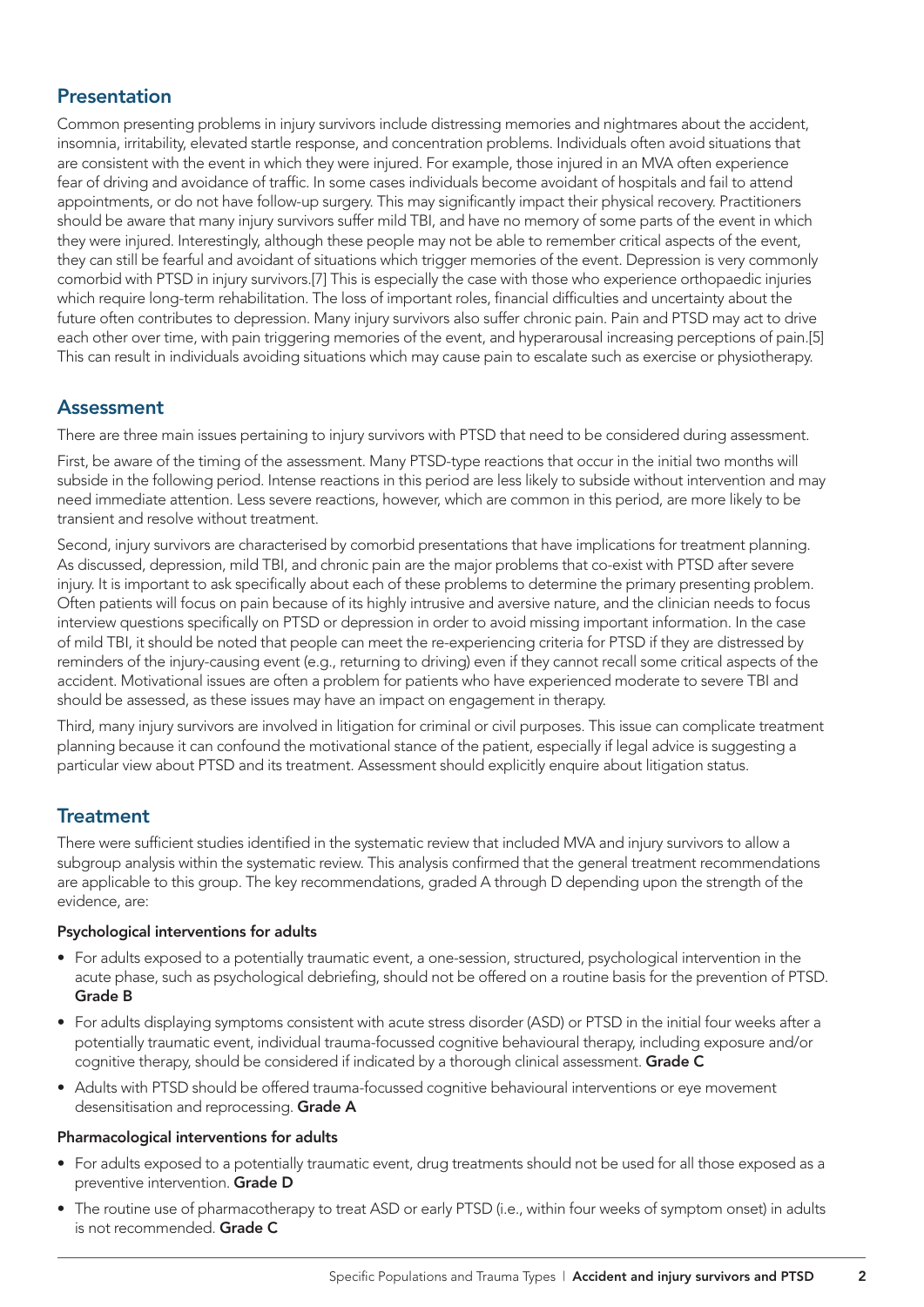- • Drug treatments for PTSD should not be preferentially used as a routine first treatment for adults, over traumafocussed cognitive behavioural therapy or eye movement desensitisation and reprocessing. Grade B
- • Where medication is considered for the treatment of PTSD in adults, selective serotonin reuptake inhibitor antidepressants should be considered the first choice. Grade C

Injury survivors may be entitled to treatment for mental health conditions arising from their accident through third party insurers or other individual state-based authorities. This is especially the case for MVAs and work place accidents. Practitioners should be familiar with entitlements and procedures in the state in which they work.

Treating injury survivors should follow standard guidelines, with particular attention to several possible modifications that are dependent on comorbid presentations.

Chronic pain is a major obstacle to treating PTSD because it can actively interfere with attention on therapy tasks. Also, pain can act as a reminder of the trauma which complicates treatment for both the pain and PTSD. Depending on the severity of the pain, it may be preferable to achieve adequate pain management prior to the commencement of PTSD treatment. Equally, there is also evidence to suggest PTSD symptoms play a causal role in the development and persistence of pain,[5] implying that pain may improve following successful PTSD treatment.

Depression that is comorbid with PTSD typically leads to a more severe clinical presentation. As outlined in the Guideline recommendations, suicidal ideation requires careful assessment and management prior to commencement of exposure therapy.

Patients with brain injury who are amnesic of the accident (or part of it) may benefit more from in vivo exposure to situations that elicit anxiety than imaginal exposure. This approach can be beneficial because imaginal exposure can be limited when there are few memories of the trauma and when attentional deficits interfere with focus on trauma memories for prolonged periods. Those with brain injuries which impact on their ability to engage with therapy may benefit from motivational interviewing strategies.[3]

Although exposure therapy is the treatment of choice for people who develop PTSD following injury, clinicians should be aware that any therapy that actively addresses trauma memories has the potential to alter memory and, therefore, may be subjected to scrutiny in court. Some courts are particularly concerned about the use of hypnosis and eye movement desensitisation and reprocessing as techniques that have the potential to modify traumarelated memories. Thus the use of these treatments may lead to a client's evidence being inadmissible in court. It is advisable to avoid these treatments in cases that are subject to litigation. If such approaches are adopted, the practitioner would be advised to videotape all sessions.

# Working with children

PTSD is common in children following a traumatic injury, with a prevalence of approximately 20 per cent.[4] Emergency department staff should inform parents or guardians of the risk of their child developing PTSD following emergency attendance for a traumatic injury and advise them on what action to take if symptoms develop. Injured children and young people with PTSD should be offered a course of trauma-focussed cognitive behavioural therapy adapted appropriately to suit their age, circumstances and level of development.

# Source and contributors

This information was taken from the Motor vehicle accident and other traumatic injury survivors section (p.155-156) of the Specific Populations and Trauma Types chapter of the *Australian Guidelines for the Treatment of Acute Stress Disorder and Posttraumatic Stress Disorder*, www.phoenixaustralia.org/resources/ptsd-guidelines/. The section was developed by Phoenix Australia in collaboration with Professor Richard Bryant, Clinical Psychologist, University of New South Wales.